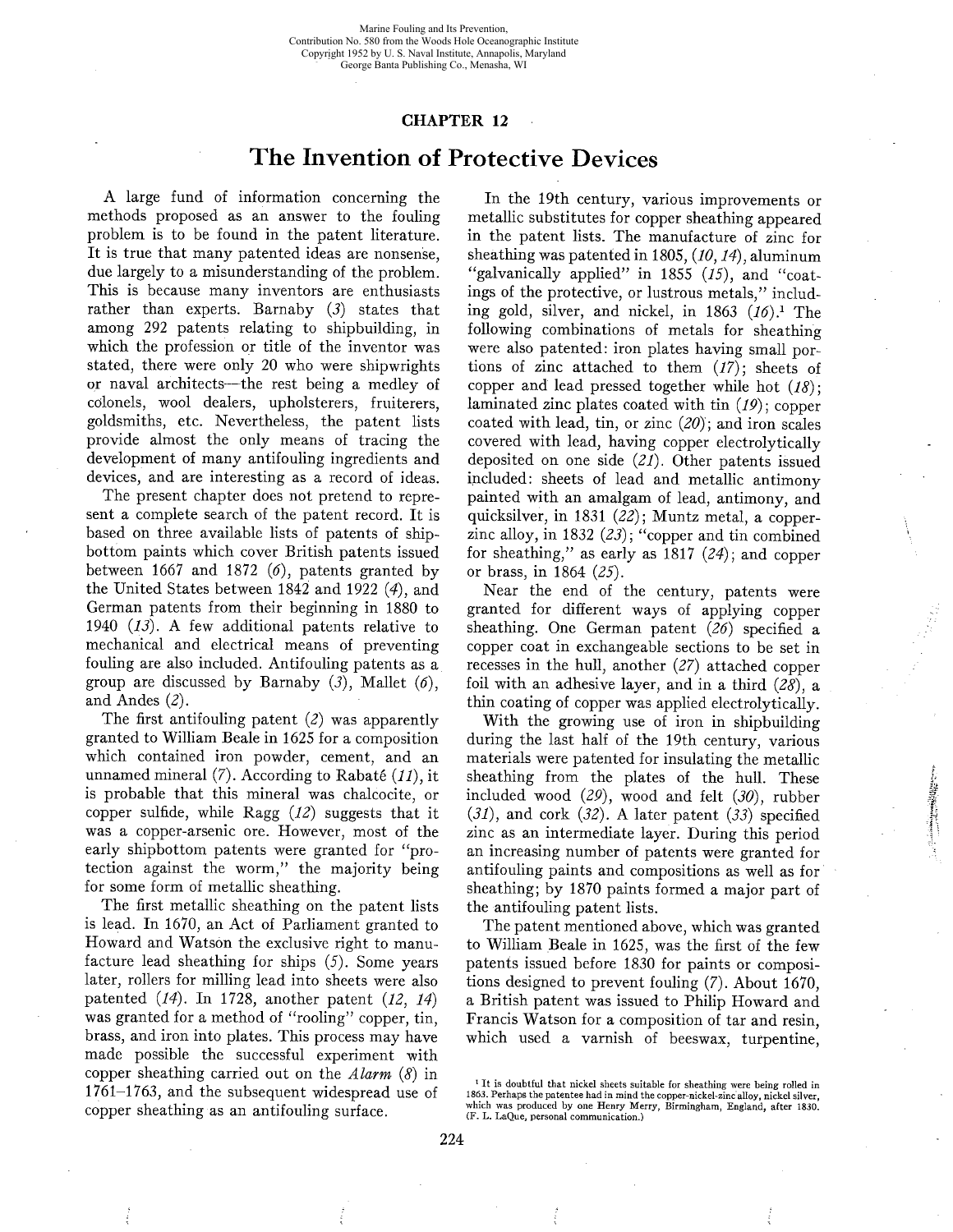and lacquer dissolved in grain alcohol (2, 7). A patent was granted, in 1780, for a formulation of molten tin mixed with a paste of zinc, zinc salts, limewater, and black soap (34). In 1791, Wiliam Murdock patented his composition of iron sulfide roasted in air with zinc, with arsenic as the toxic agent (2, 35).

Although few patents for antifouling paints were issued before 1830, over 300 had been granted by 1867 (14). During this period, generally unsuccessful attempts were made to use nearly every available organic and inorganic substance as an antifoulant (6, 9). Robert Mallet's British patent of 1841 for a composition using "slightly soluble coatings of toxic materials to prevent fouling" is an interesting example  $(36)$ . He "preferred the oxychloride of copper and the sulphuret of arsenic" for the toxic, but he was unable to control the solution rate sufficiently to make it practicable  $(6)$ .

The fist successful antifouling composition to come into general use was a hot plastic, patented by McIness in 1854 (37). The antifouling coat was a formulation of copper sulfate in yellow soap. This was heated and applied over a quick-drying primer of rosin varnish and iron oxide (1). In 1863, Tarr and Wonson received an American patent (38) for their successful paint composed of copper oxide and tar in naphtha or benzene; Rahtjen's shellac-type paint, using mercuric oxide and arsenic as the toxics, was patented in 187i.

In early British patents, as listed by Mallet, no purpose is stated for many of the formulations. Several of them, however, included one or more toxic ingredients, and may be presumed to be antifouling paints. Of those which were later patented in the United States, some were definitely specified as antifouling (39), the action being attributed either to toxicity or to exfoliation  $(40).$ 

In early patents the most frequently specified toxics are copper, arsenic, mercury, and their various compounds. The copper compounds included the oxides  $(41)$  and sulfates  $(37)$  of copper, Brunswick Green (copper oxychloride) (42), and verdigris (basic copper acetate) (43). Arsenic appeared with copper as copper arsenate (44), copper arsenite (45), and Paris Green (copper acetoarsenite (46), and in other combinations as realgar  $(As<sub>2</sub>S<sub>2</sub>)$  and orpiment  $(As<sub>2</sub>S<sub>3</sub>)$   $(45)$ , arsenious acid  $(47)$ , and white arsenic (arsenic trioxide)  $(48)$ . The

forms of mercury specified were the oxides (49), and iodides (50), calomel (mercurous chloride) (51), and corrosive sublimate (mercuric chloride) (52).

Other toxics which were tried included strychnine or atropine, patented in 1857 (53), and oxides of zinc  $(43)$ , of antimony  $(54)$ , and of lead (litharge) (55), patented shortly thereafter. Also claimed as toxics were: "picric acid or any picrates"  $(56)$ , carbolic acid (57), potassium cyanide (58), iodine or bromine  $(59)$ , phosphorus  $(60)$ , sulfur  $(61)$ , and copperas  $(FeSO_47H_2O)$  (62). In 1871, a patent was granted for a paint containing creosote as the toxic  $(63)$ , and in 1910, for one with metallic silver  $(64)$ .

Metals were also patented as ingredients of paints-powdered iron as early as 1625 (7), and molten tin in 1780 (34). In the 1860's, various formulations specified powdered metallic zinc (65), finely divided copper  $(66)$ , iron powder  $(67)$ , quicksilver  $(68)$ , and, at a later date, metallic lead (69). Other patents included both zinc and iron (70), copper and zinc (71), and "powdered lead and copper added separately" (72). Some of these compositions were probably an effort to duplicate metallic sheathing in a paint.

In 1865, Tarr and Wonson (73) invented a "galvanic antifouling paint" which contained an alloy of zinc and "any metal below zinc in positive relation" suspended in a tarry or oleaginous medium. Henri Terrisse, a Swiss chemist, was issued a United States patent in 1911 (74) for a similar use of metals in paint. It was based on mixing a finely divided alloy or amalgam of copper and mercury in a waterproof varnish. This voltaic element was claimed to produce nascent chlorides by electrical decomposition of sea water when the attaching organisms broke through the varnish.

Among the more unusual materials claimed as toxics were powdered oyster shells (75), a powdered shellfish, Lagamus decagonalis (76), seaweed ashes (77), and a seaweed (kelp), "used while green and wet" (78). Patents were also granted for use in paints of concentrated extract of tobacco (79) and the active principle of plants of the genera Tephrosia, Lonchocarpus, Derris, and Deguelia (80). A patent of 1894 specified the "resinous juice of the Japan sumac," Rhus verni*cifera*, a plant related to poison ivy  $(81)$ ; while one of 1921 specified the sap or leaves of the Upa, Alchorea cordifolia, a Javanese tree yielding an intensely poisonous juice often used as an arrow poison  $(82)$ .

<sup>&</sup>lt;sup>1</sup> See Adamson (1), Ragg (12) states that this paint was introduced at Bremerhaven as early as 1860.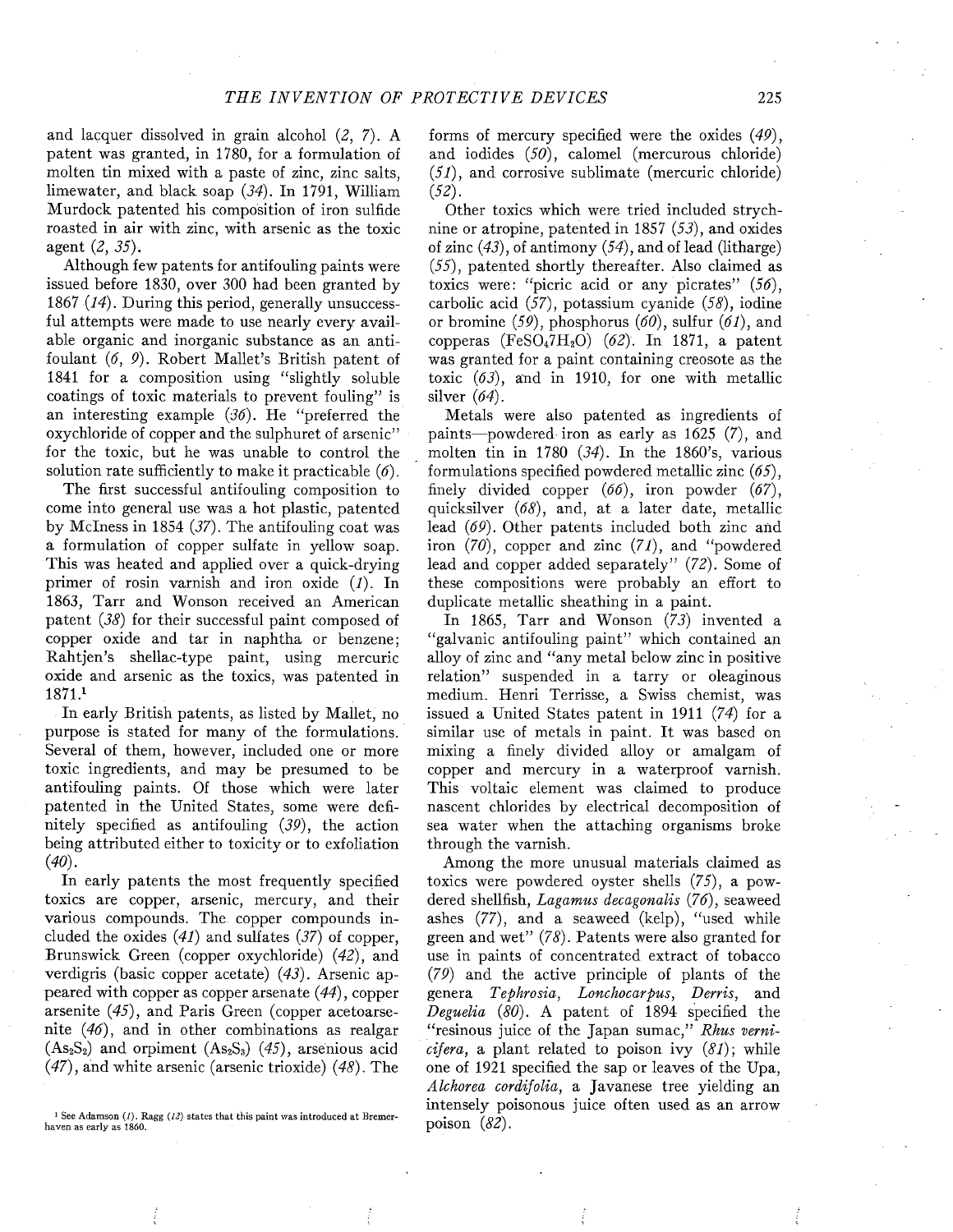Of greater interest was the introduction of the more useful ideas for antifouling ingredients and devices. A metallic powder (iron) and probably some form of copper were used in Wiliam Beale's patent of  $1625$   $(11, 12)$ . William Murdock's patent of 1791 (35) used arsenic. Mercury was found as an oxide in a British patent of 1857 (49). Patents were issued for metallic sheathing (lead) in 1670  $(5)$ , and a metal coating (aluminum) "applied by the action of electricity or galvanism" in 1855  $(15)$ .

A British patent (83) had been granted for a copper-zinc alloy in 1830, two years before Muntz metal (also a copper-zinc alloy) was patented (23). As early as 1842, an American patent was granted for a composition to be applied hot, preceding by twelve years the introduction of McIness' widely used hot plastic paint (37, 84). Shellac and linseed oil are specified in a patent of 1837  $(55)$ . While many early patents mentioned merely copper oxide, cuprous oxide was first specified by the Benedicts' German patent  $(85)$  of 1881. Mercuric oxide was indicated in Rahtjen's patent of 1871  $(I)$ , and a German patent of 1924 specifically claimed the use of mercurous oxide to replace mercuric oxide in antifouling paints (86). Resin was patented as an ingredient in 1670 (2), rosin in 1867 (87), and a synthetic resin, which was formed of the condensation products of phenols with aldehydes, in 1908 (88). In 1861 a patent was granted for the use of magnetic or galvanic electricity to prevent fouling (89); another was issued for a single paint system that claimed to be both anticorrosive and antifouling as early as 1865 (38). The use of coal tar oil in an antifouling paint (90) was patented in 1867.

Devices other than paint systems were also designed to permit the use of poisons. In 1863, a patent was granted for a reservoir placed in any convenient part of the ship, containing a poison combined with oily substances that was to ooze constantly through perforated pipes along the bottom and sides of the ship  $(91)$ . Also patented about this time were flat, open-mouthed bags to be filed with compounds of phosphorous which were to be dragged with ropes along the hull (92). Still another device used perforated pipes filled with equal parts of sulfur, resin, and fish oil; these were attached along the keel and sternpost of the boat where the compound would "generate a gas" which "destroys all animal or vegetable life in its vicinity"  $(93)$ .

In the present century, a patent was granted for a special V-shaped reservoir to be lowered over the bow of the ship, from which chlorine or other gases could be released and distributed along the hull by the ship's motion  $(94)$ . Another patent was granted for pipes distributing a toxic solution from a main reservoir to outlets scattered over the underwater surface of the hull (95). A similar patent (96) proposed pipes leading to a perforated bilge keel and to other underwater parts of the hulL. These were to discharge air, another gas, or any liquid lighter than water, so that the ascending bubbles could maintain the water about the hull in a state of turbulence. If desired, a toxic ingredient could be added. In 1934, a patent proposed a canvas envelope to enclose the bottom of a ship; the water entrapped by the envelope was withdrawn from around the ship, treated chemically, and returned to within the envelope (97).

Patents were also granted for nontoxic surfaces to prevent the attachment of fouling. These included sheathing the ship's bottom with canvas or other fabrics (98), with felt soaked in pitch  $(99)$ , and with paper  $(100)$  soaked in copperized ammonia.1 Patents were issued for surfaces of cork  $(101)$ , rubber  $(102)$ , cement  $(103)$ , and ozocerite (a paraffin)  $(104)$ , pulverized slate in pitch (105) and for sheets of graphite (106) to be cemented on the ship's bottom. Glass was patented in many forms. A surface of pounded glass had been patented in 1767  $(107)$ , and a "silicious coating of ground glass, borax, and soda" in 185'5  $(108)$ . One patent specified a thin coating of glass to be formed directly on the iron hull (109), another, glass plates attached to a fabric and then cemented to the hull (110). Surfaces of enamel  $(111)$ , and of vitreous glaze  $(112)$  were also proposed. One patented antifouling composition included four sizes of ground glass among its constituents (113).

About 1850, a gas jet which formed a carbonized outer surface on wooden hulls was patented.2 Later patents were granted for thin veneer sheathings of ebonite or vulcanite  $(114)$ , and for a surface of free sulfur on an adhesive coat (115).

Among the more curious nontoxic surfaces was one formed of nail points protruding through a rubber or leather sheathing to "tear free the organ-' ism's suckers"  $(116)$ . A patent was also granted for a porous surface "to be permeated by water, on which marine animals would be unable to form a

<sup>1</sup> The inventor claimed that "the paper wil desquamate under the action of sea water just as copper desquamates.

<sup>&</sup>lt;sup>2</sup> See Masseille (7). The Portuguese charred their hulls in the time of Vasco da Gama (1469-1524). In 1720 the British built the Royal Williams entirely of charred wood.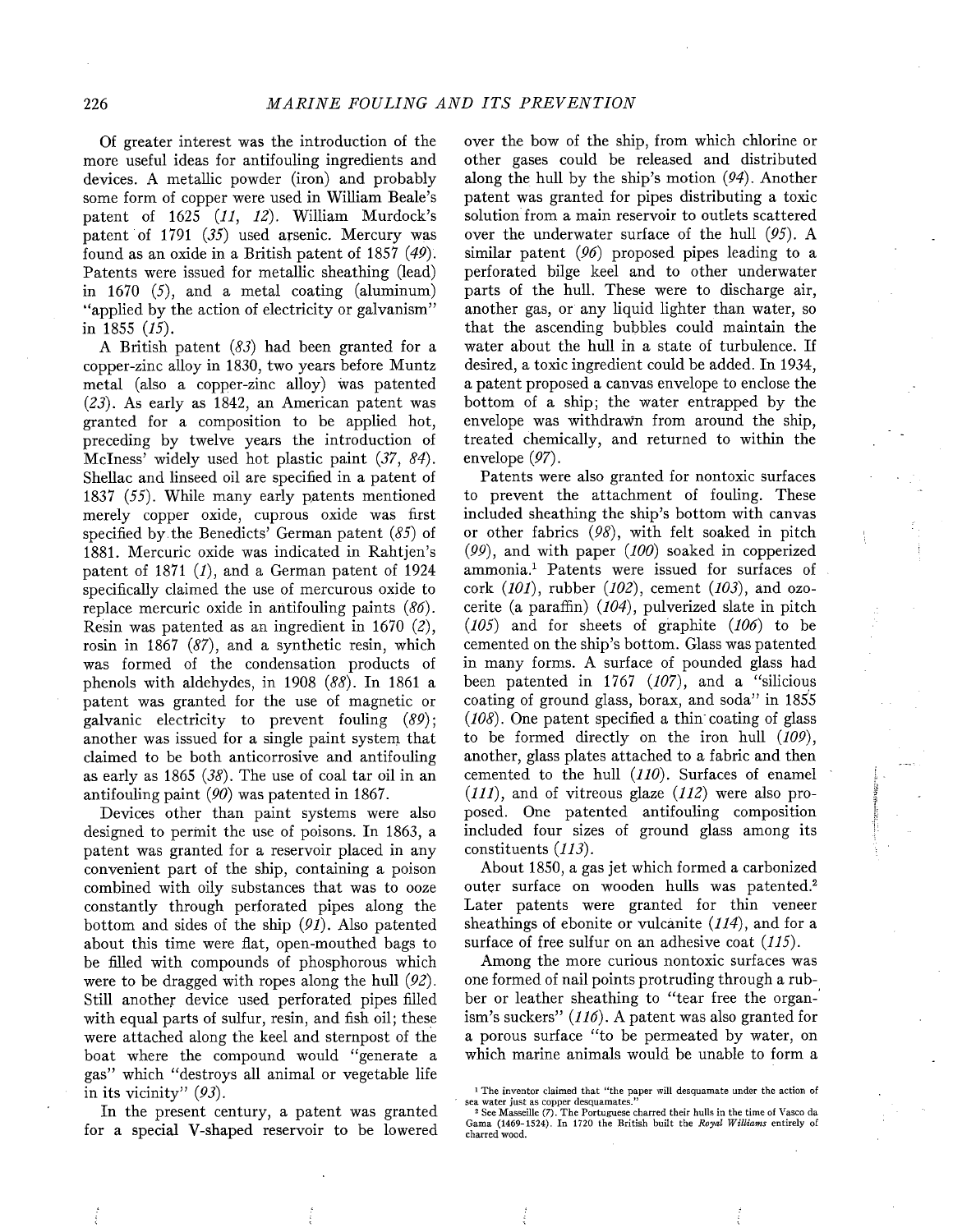vacuum, and so their suckers would be ineffectual" (117). In 1886 a patent was granted for a paint composed of a "highly oxidized oil forming an elastic surface," on the theory that "it is generally known that barnacles will adhere only to a hard or unyielding surface" (118). A composition which, on exposure to sea water, "changed into a hard stone-like surface, thus preventing the fouling of the bottom" (119) was also patented. The use of hydrazine in an antifouling paint was patented in 1893 (120), the hydrazine being claimed to act, "not as a poison, but as a means of coagulating the albumen and thereby destroying the protoplasmic masses of fouling." In 1912, another paint patented as protection against mussel fouling slowly released alkaline lyes when in contact with sea water "to keep the keratin or mussel cement from hardening" (121). A patent was granted in 1928 for a luminous antifouling paint (122), and in 1915, for one containing radioactive materials (123).

Devices for removing fouling include various systems of chains  $(124)$  or knives  $(125)$  for scraping the ships' bottoms. About 1862 patents were issued for the following: rotating brushes which operated continuously or intermittently along the bottom of the ship  $(126)$ , iron scrapers which were held against the ship's bottom with cork floats  $(127)$ , and crushing rollers on guides, which traversed from end to end of the ship (128). The use of steam was proposed to remove fouling in various ways: piped to scrapers pulled by ropes and held against the ship's hull by magnets  $(129)$ ; conveyed over the vessel's side through perforated pipes, and thus applied to the ship's bottom  $(130)$ ; piped to a canvas or wooden envelope which enclosed the ship (131).

In 1906, a patent was granted for a method of cleaning the ship's bottom electrolytically. A chain of zinc electrodes was held against the hull by floats, "a strong electric current loosening the oxide fim of the sheathing and bringing the fouling with it"  $(132)$ . In the following year, one was issued in which electrolysis of adjacent hull sections formed gases that loosened the fouling  $(133)$ .

Various other methods of using electricity to prevent fouling were patented. A comprehensive patent of 1863 claimed the use of electricity "however obtained or applied" for protecting the ship's bottom from fouling and corrosion (134). Other patents were more specific, however. Thomas Edison, in 1891, was granted a German patent for an electric antifouling system having a D. C.

generator on the ship which fed multiple electric cables with electrodes at their ends. These were to be placed underwater near the hull and send sufficiently strong electric currents back through the ship's hull to prevent the attachment of organisms (135). In 1866, a patent was proposed for using an electric battery to prevent the fouling of iron ships, the ship being connected to one battery pole and the water to the other  $(136)$ .

A patent issued later specified a generator which sent alternate charges of positive and negative electricity in rapid succession from one end of the hull to the other  $(137)$ . Another made the hull the armature of a gigantic magnet to prevent fouling  $(138)$ . And still another applied a direct current intermittently to the hull to keep off barnacles (139). A 1911 patent used a high tension apparatus with alternating current which kept the water surrounding the ship electrified  $(140)$ . Later, alternating current was suggested which used a system of electrodes fixed to the hull of the ship, "a high tension discharge causing muscular fiation of the barnacles and so preventing their attachment" (141). Electrically formed deposits were also patented as antifouling devices. In 1907, a patent was granted to Schoneberger and Frazier for a device which continuously electrified the metal hull or sheathing, the resulting layer of hydrogen and sodium hydrate protecting the vessel even without paint (142). In 1940, Cox patented a method for plating out calcium and magnesium salts from sea water onto the ship's hulL. There was some antifouling effect in this process, since the second and subsequent layers were less adhesive to each other than the first layer was to the metal of the ship; thereby an exfoliating surface was formed (143). Somewhat earlier a patent was granted whereby a ship's hull, or a similar conductor, was electrically coated with an adherent layer of precipitated metal and an overlying protective nonmetallic film of simultaneously formed phenolic condensation products (144).

The condensation product of phenols and aldehydes (a synthetic resin) was patented as an antifouling composition in 1908. This patent claimed an antifouling action due to the gradual splitting up of the products of condensation into their components of phenol and formaldehyde (88). In the following year, a patent was granted for a synthetic resin mixed with copper or another toxic compound to be used as an antifouling paint (40), and in 1916 for a synthetic resin combined with a toxic radical (arsenic) (145).

Most of the patents described in this chapter

tribute Line n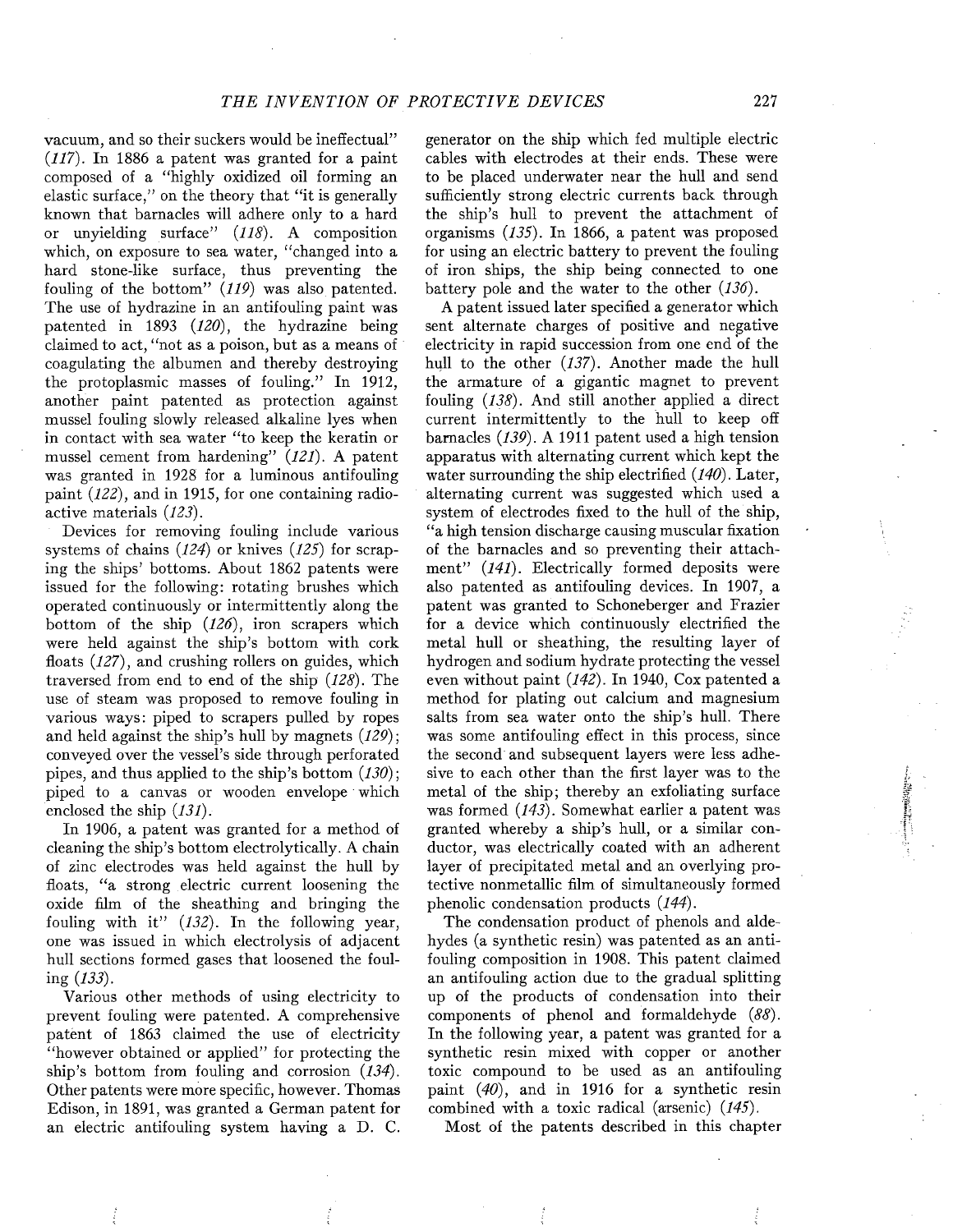have never been tested seriously. The following chapters assess the practical importance of the various methods which have been proposed to prevent fouling.

## REFERENCES

- 1. ADAMSON, N. E. Technology of Shipbottom Paints and Its Importance to Commercial and Naval Activities. Bur. C & R, Bull. No. 10, 38 pp., U. S. Gov. Printing Offce. 1937.
- 2. ANDES, L. E. Iron Corrosion; Antifouling and Anticorrosive Paints. Trans. Chas. Saltes, 275 pp. London. 1900.
- 3. BARNABY, N. On Mechanical Invention in Its Relation to the Improvement of Naval Architecture. Trans. Inst. Nav. Arch. 1, 145-159. 1860.
- 4. GARDNER, H. A. Modern Research on Antifouling Paints. Scientific Section, Educational Bureau, Circular 157; 35- 72; Paint Manufacturers' Assoc. of the U. S. Washington. 1922.
- 5. HAY, W. J. On Copper and Other Sheathings for the Navy. Trans. Inst. Nav. Arch., 4, 79-98. 1863.
- 6. MALLET, R. On the Corrosion and Fouling of Iron Ships. Trans. Inst. Nav. Arch., 13,90-162.1872.
- 7. MASSEILLE,H. Notes sur la Salissure et les Procédés d'entretien des Carènes Immergées. Peintures-Pigments- Vernis, 10, 232-234, Dec. 1933: 11, 54-57. March, 1934.
- 8. Navy Boards Report to the Admiralty on the First Coppering Experiment. American Neptune, p. 304. July 1941. Reprinted as Appendix to Chapter 11.
- 9. NEWMAN, J. Metallic Structures: Corrosion and Fouling and their Prevention. 374 pp. London. 1896.
- 10. NINNIS, H. On Sheathing Iron Ships. Trans. Inst. Nav. Arch., 12, 270-281. 1871.
- 11. RABATÉ, H. Sur la Constitution et I'Effcacité des Peintures Sous-marines pour Couches de Surface Dites Antifouling. Bull. de l'Assoc. Tech. Maritime et Aeronautique, 40, 239-267. 1936.
- 12. RAGG, M. Die Schiffsboden und Rostschutz-Farben. 256 pp. Berlin. 1925.
- 13. VOGE, L. Bibliography of German ship bottom patents. Research Section, Bureau of Ships 14 pp., 1942. (Copies of these German patents are on file in the Library of the Bureau of Ships.)
- 14. YOUNG, C. F. T. The Fouling and Corrosion of Iron Ships; Their Causes and Means of Prevention, with the Mode of Application to Existing Iron-clads. London Drawing Assoc., London. 1867.
- 15. TAYLOR, T. G. Br. Pat. 1997. Sept., 1855.
- 16. MITCHELL, W. Br. Pat. 841. April, 1863.
- 17. PATTISON, SIR G. Brit. Pat. 5692, Sept. 1828. See also E.H. Monkton, Br. Pat. 1503. May 21, 1867.
- 18. NEWTON, W. E. Br. Pat. 3107. Nov. 4, 1867.
- 19. WILLIAMS and KAY. Br. Pat. 6594. April, 1834.
- 20. BETTELEY, J. Br. Pat. 2880. Nov., 1863.
- 21. THOMPSON, J. B. Br. Pat. 1195. April, 1866.
- 22. WETTERSTEDT, Baron C. Br. Pat. 6129. July, 1831.
- 23. MUNTZ, G. F. Br. Pat. 6374. Dec., 1832.
- 24. COLLINS, W. Br. Pat. 4115. May, 1817.
- 25. SINIBALDI. Br. Pat. 351. Feb., 1864. See also H. A. Dufrene, Br. Pat. 2142. July 23, 1867.
- 26. GRUMACHER, F. M. Ger. Pat. 88558. Sept. 26, 1896.
- 27. JEBE, P. Ger. Pat. 129753. March 13, 1902.
- 28. CRANE, T. S. Ger. Pat. 72709. Jan. 2, 1894.
- 29. GRIFFITHS, R. Br. Pat. 2638. Sept., 1862.
- 30. RITHERDON, E. Br. Pat. 970. April, 1865.
- 31. HUGHES, T. J. Br. Pat. 451. Feb., 1864.
- 32. DENNE, T. J. Br. Pat. 2387. Sept., 1864.
- 33. HAUSMAN, M. Ger. Pat. 206821. Feb. 16, 1909.
- 34. DONNITHORNE, SHERSON & SMITH. Br. Pat. 1256. June, 1780.
- 35. MURDOCK, W. Br. Pat. 1802. May, 1791.
- 36. MALLET, R. Br. Pat. 9018. July, 1841.
- 37. McINESS, J. Br. Pat. 1356. June, 1854.
- 38. TARR, J. G., and A. H. WONSON. U. S. Pat. 40515. Nov. 3, 1863. U. S. Pat. 48221. June 13, 1865.
- 39. Sm, R. Br. Pat. 2529. Aug. 12, 1868; U. S. Pat, 92757. July 20, 1869. E. V. Gardner and P. M. Crane, Br. Pat. 1464, May 13, 1869; U. S. Pat. 98862, Jan. 18, 1870, and others.
- 40. ELLIS, C. U. S. Pat. 94420. Dec. 28, 1909. To Ells-Foster Co.
- 41. WARD, P. Br. Pat. 2359. Oct. 1856.
- 42. PRENTISS, E. F. U. S. Pat. 142117. Aug. 26, 1873.
- 43. COOK, T. E. Br. Pat. 1194. Dec., 1852.
- 44. BOWKER, J. U. S. Pat. 103290. May 24, 1870.
- 45. GLOVER, R. M. Br. Pat. 855. Nov., 1852.
- 46. LUCAS, D. F. U. S. Pat. 615079. Nov. 29, 1898.
- 47. SPOONER, C. M. U. S. Pat. 49567. Aug. 22, 1865.
- 48. YULE & CHANTER. Br. Pat. 12726. Aug., 1849.
- 49. WALL, A. Br. Pat. 2198. Aug., 1857.
- 50. SIM, R. U. S. Pat. 92757. July 20, 1869.
- 51. DORR, H. C. U. S. Pat. 331383. Dec. 1, 1885; to Dorr Paint Co.
- 52. DANATT, J. Br. Pat. 2645. Oct., 1864.
- 53. COOK, J. E. Br. Pat. 1481. May, 1857.
- 54. HALLETT, G. Br. Pat. 2984. Dec., 1860.
- 55. ROBINSON, E. M. U. S. Pat. 346. Aug. 8, 1837.
- 
- 56. PERCY, S. R., and H. A. MOTT, JR. U. S. Pat. 251279. Dec. 20, 1881.
- 57. EAMS, C. J. U. S. Pat. 59568. Nov. 13, 1866.
- 58. GARDNER, E. V., and P. M. CRANE. Br. Pat. 1464. May 13, 1869.
- 59. ROBERTS, R. P. Br. Pat. 2316. Sept., 1865.
- 60. MACMILLAN, MASON & SCARBOROUGH. Br. Pat. 2653. Oct., 1865.
- 61. SMITH, R. Br. Pat. 2303. Sept., 1860.
- 62. LOCK, G. P. Br. Pat. 1796. Aug., 1858.
- 63. PHALP, O. Br. Pat. 301. Feb. 3, 1871.
- 64. SCHOTT, L. U. S. Pat. 966366. Aug. 2, 1910.
- 65. JOUVIN, J. P. Br. Pat. 1466. May, 1862.
- 66. WYMAN, I. J. U. S. Pat. 111295. Jan. 24, 1871.
- 67. SPENCER, T. H. Br. Pat. 1489. May, 1865.
- 68. TAYSEN, P., and D. R. MACGREGOR. Br. Pat. 1470. May 5, 1868.
- 69. HELBIG, P., and H. BERTLING. U. S. Pat. 439150. Oct. 28, 1890.
- 70. WEBSTER, J. Br. Pat. 1845. June 25, 1867.
- 71. EVANS and THOMPSON. Br. Pat. 928. April, 1864.
- 72. COLEMAN, G. D. Ger. Pat. 110054. April 20, 1900.
- 73. TARR, J. G., and A. H. WONSON. U. S. Pat. 48221. June 13, 1865.
- 74. TERRISSE, H. U. S. Pat. 1012177. Dec. 19, 1911. See also Ger. Pat. 246154. April 23, 1912.
- 75. SAALE, H. E. A. F. S, Pat. 356505. Jan. 25, 1887.
- 76. ASAKAWA, S., and K. NOSAWA. Ger. Pat. 397220. June 17, 1924.
- 77. FOLGER, W. D. U. S. Pat. 179180. June 27, 1876.
- 78. BURNHAM, G. L. U. S. Pat. 575800. Jan. 26, 1897.
- 79. KENDALL, H. J. B. Br. Pat. 2923. Sept. 23, 1868.
- 80. COOPER, McDOUGALL, and ROBERTSON, LTD., and G. A.
- FREAK. Br. Pat. 393375. June 8, 1933.
- 81. CHRISTMAN, K. L., executrix of Chas. H. Christman, dec. U. S. Pat. 531610. Dec. 25, 1894.
- 82. LILLIE, J. A. Ger. Pat. 345058. Dec. 3, 1921.
- 83. REVERE, J. Br. Pat. 5892. Jan., 1830.
- 84. WILLIAMS, S. U. S. Pat. 2498. March 18, 1842.
- 85. BENEDICT, B. G., and F. L. BENEDICT. Ger. Pat. 14428. June 21, 1881.
- 86. WEINBERG, M., and K. KROELL. Ger. Pat. 401009. Aug. 25, 1924.
- 87. BROWN, G., E. E. BURNHAM, and J. MORRISC. U. S. Pat. 65639. June 11, 1867.
- 88. HORN, A. P. U. S. Pat. 898476. Sept. 15, 1908.
- 89. BOVILL, G. H. Br. Pat. 1975. Aug., 1861.